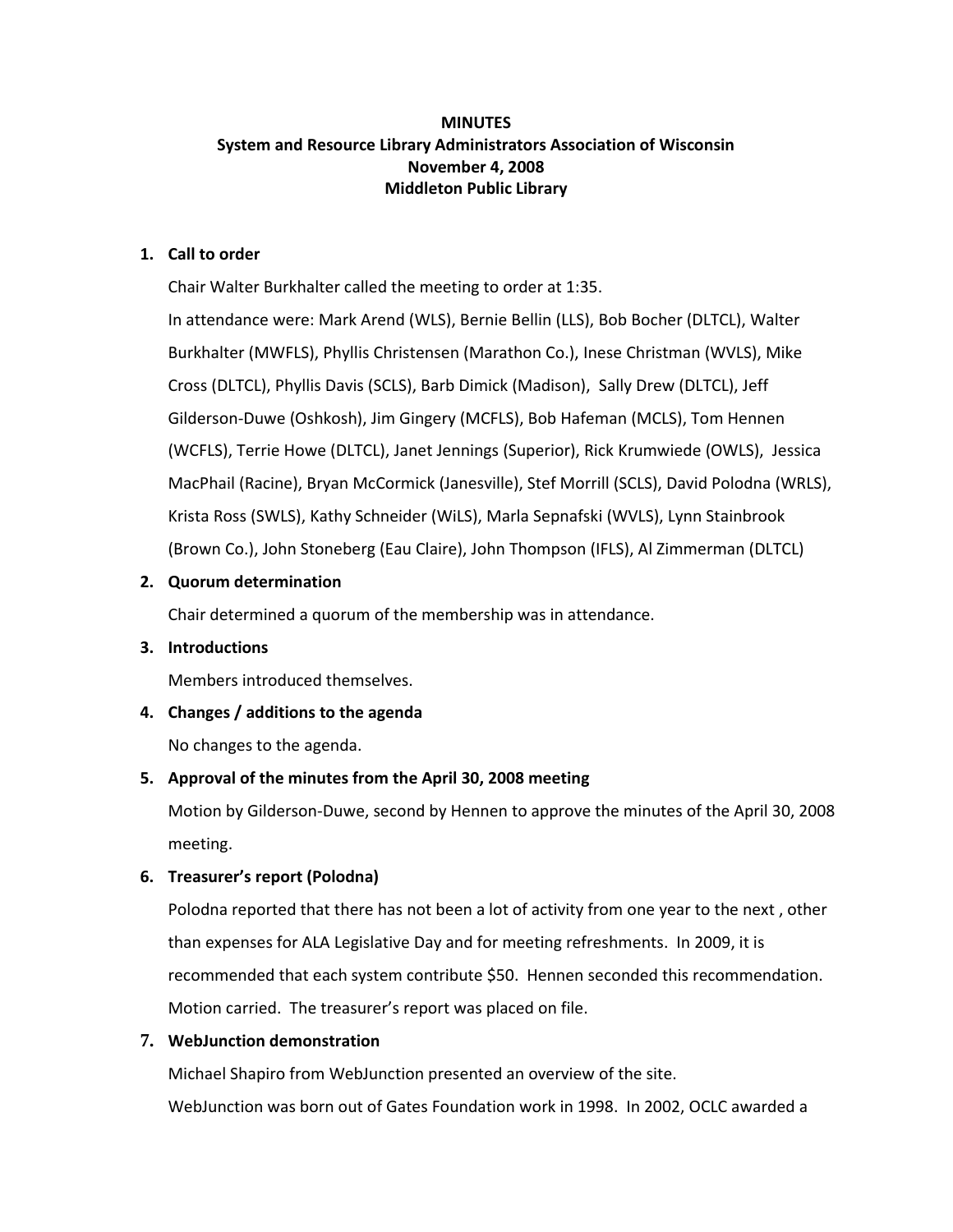grant to build an online portal to support library staff in maintaining public computers. Other areas have been added including TechAtlas, Spanish Language, and Rural Library Sustainability. A new site, created with money from the Gates Foundation, was launched August 4, 2008. Everything on the site is free, except for the courses.

WebJunction gives library staff the opportunity to connect with other library staff, to create content, and to learn. There are some social networking components in the site that allow staff to receive updates based on their interests, associate and "friend" other people to see information about them, join or create groups, discuss professional needs/interests, bookmark courses, and affiliate with organizations or communities of practice.

The basic WebJunction site is available to everyone. 15 state libraries have created their own unique portals, which has a charge associated with it.

WebJunction has partnered with many organizations to offer self-paced online classes. There are over 600 courses available. Staff have 1 year to complete a course once enrolled. Some providers include SkillSoft, UNT, LE@D, and the Illinois State Library. Classes are available on a variety of topics, including library administration, technical skills, project management, customer service, and trustee training. There are social aspects built around the courses.

Wimba Classroom is an online conferencing tool available through WebJunction.

What WebJunction can offer to groups like SRLAAW can be divided into two categories: learning and portal. The portal is a copy of the portal available to state libraries, with local content added. The learning component is the Wimba classroom and volume purchase of courses.

\$45,000 per year would include:

- 300-600 course units per year that the state makes available to libraries.
- Hosting, support, and development of the portal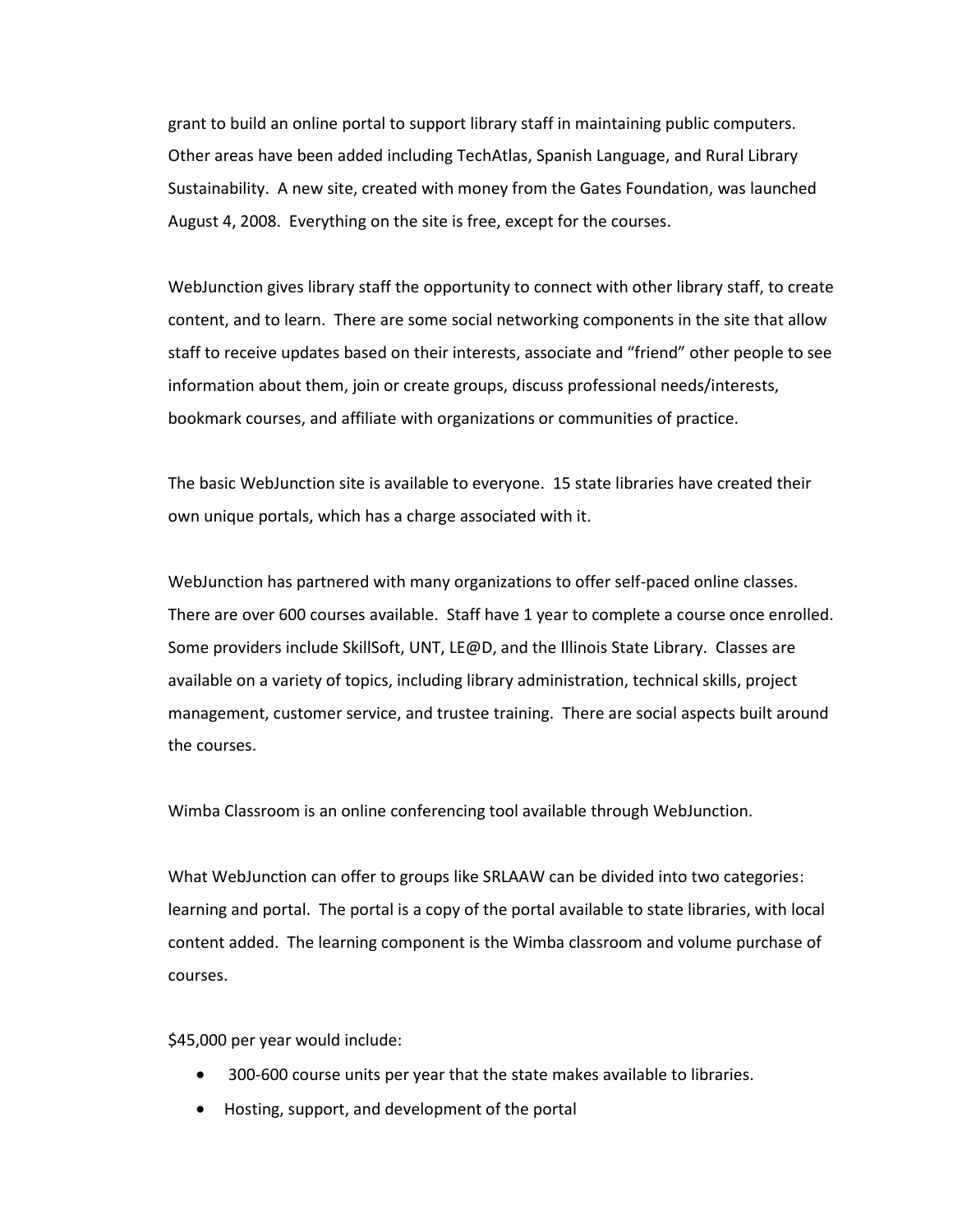Wimba classroom

This would require a 2 year commitment.

Volume pricing for only the courses is also available:

- $\bullet$  1-49: \$40/unit
- 50-149: \$35/unit
- 150-299: \$30/unit
- 300 up: \$25/unit

Wimba is also available for \$2500/year/institution.

Polodna asked if Wimba is part of what Is available through the state program. It is, however, it is not a blanket license for all libraries in the state to use. That instance of Wimba would be available for the state library to use. Each system would need its own \$2500 license, which would be discounted 10% if the state had a partnership with WebJunction.

Bocher mentioned that there was \$55,000 left from the Gates Rural Sustainability grant, and the Division asked if that money could be used to buy a year membership with WebJunction. The Gates Foundation would not allow that use, so the money was given back to the Foundation. This was a great opportunity for WebJunction. Now, if the state is interested, there would be a need for other sources of funding (LSTA funds, for example). One of the concerns with WebJunction is the assumption that libraries are doing their technology on their own, and that isn't true in Wisconsin because of well-developed systems providing the support for their member libraries.

Shapiro stated that it isn't immediately obvious how a portal would best serve Wisconsin libraries. There would have to be discussion about what the portal would be. Different states use the portal differently. From the WebJunction homepage, there is a link to "Partners" where the different partner sites are available.

Howe stated that OCLC should consider being more flexible in pricing to accommodate states. It would be great if all states could take advantage of the customized product. Wimba may be of interest to us, but the courses are not . They have been tried in the past, and did not work.

Shapiro left packets for all attendees with brochures and other promotional information. The information is available from their site as well.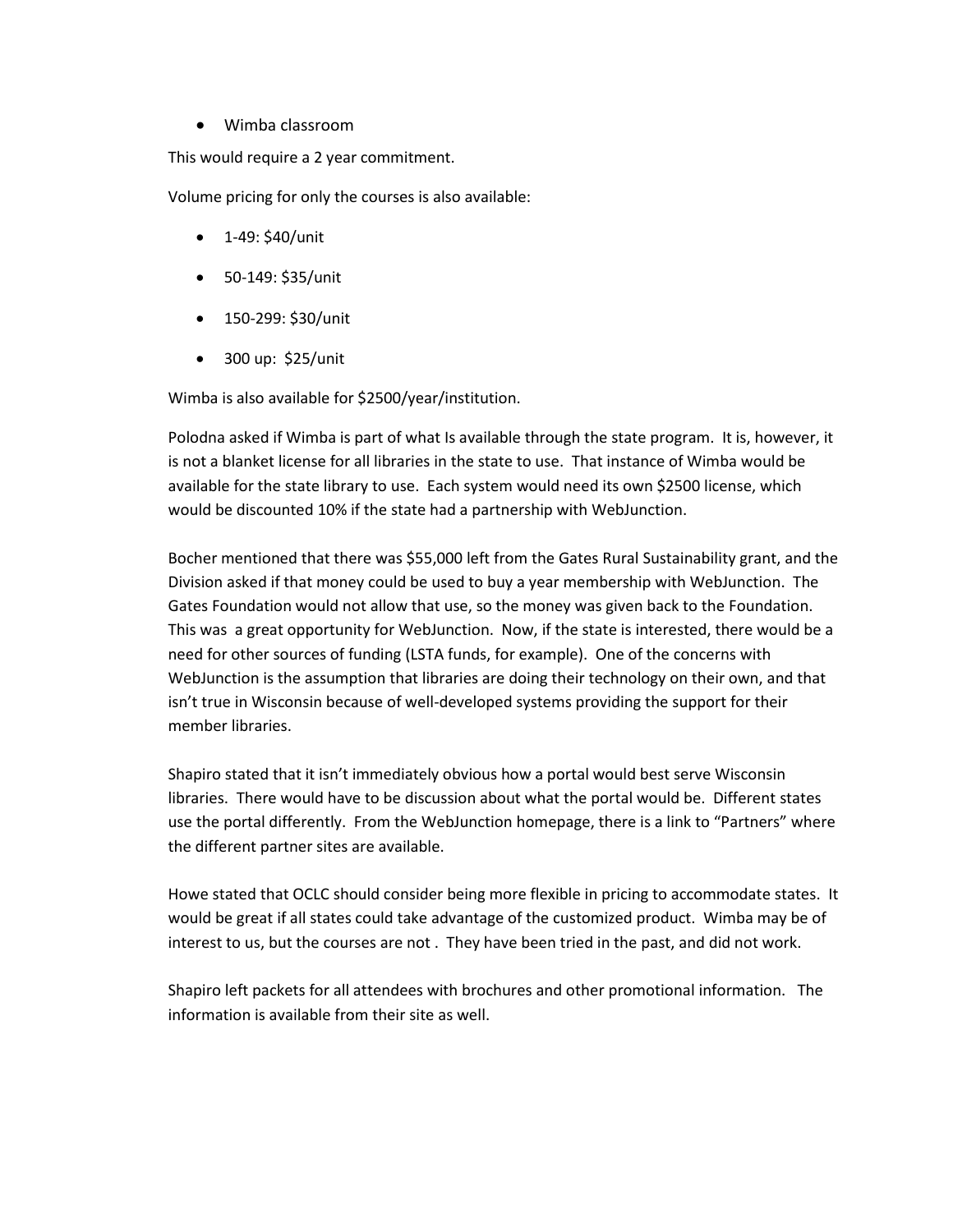#### **8. WiLS report/OCLC update (Schneider)**

Schneider presented an update on the direction of OCLC. It does appear that WiLS will continue to have a relationship with OCLC for the foreseeable future. The billing will not change, as WiLS will handle billing and marketing, but not sales. WiLS will continue to do training, but as part of a collective of all organizations working with OCLC. The emphasis of this collective will be online training, but WiLS hopes to do some face-to-face training, since there was an indication from public libraries that the still want face-to-face training. Support will primarily be handled by OCLC, who is expanding their support network to be 24/7 and multilingual. WiLS will continue to do some support, at least during the transition period. Support for cataloging will be continued if possible, since there are support questions not necessarily related to OCLC in that area. The transition will take place in July, and, starting at that point, WiLS will no longer be able to charge a surcharge on OCLC products. It is unknown if OCLC will charge a surcharge themselves. More information on that topic will be available in April.

Davis asked if the discussion among Midwestern networks is also still moving ahead. Schneider responded that is has been put on hold, but not completely stopped. The training partnership with MINITEX is successful, and WiLS plans to continue it. There are still conversations, but all networks are in a "regrouping phase." There are some changing partners. For example, the Nebraska State Library has decided to get out of the regional network business. It's unclear if their libraries will be served by OCLC directly or by another network. There may also be a merger between Michigan and Indiana.

Everyone is also developing alternative services. WiLS is trying to do some things that were on the back burner, a workflow analysis service (Madison Public Library is a pilot). After July  $1^{st}$ , less staff will be devoted to OCLC. There may not be the same number of staff. However, this change gives WiLS the flexibility to look in other directions. For example, Tom Zillner did a presentation to the SCLS Board on open source software. If any other library is interested in having this type of presentation, contact Zillner or Schneider.

WiLS staff is also working on some follow-up to the library visioning conference in the area of database licensing. They have compiled a list of "who has what" at the system and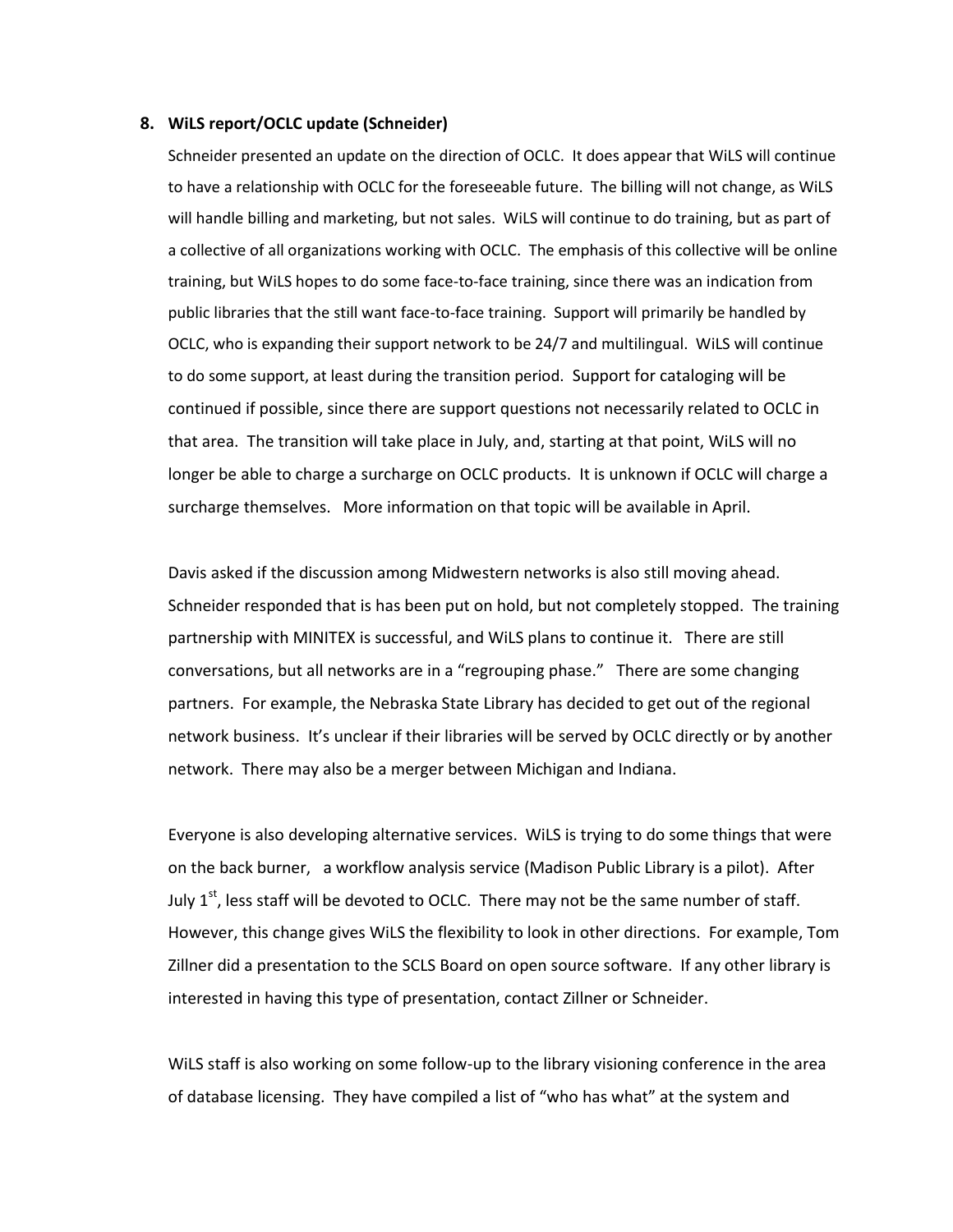individual library levels, and will then look for opportunities to build bigger groups and reduce costs for libraries licensing products.

WiLS is, along with DLTCL, working with a group organized by Ohio State Library, to develop an open-source resource sharing system. Originally, this project was going to be done with an IMLS grant. The Ohio State Library has decided that they don't want to wait because they would not know for a year, and will instead use a large portion of their LSTA funds for this project, and will continue to ask other states to contribute. There is a draft RFP that is currently under review. If anyone is interested in reviewing it, that would be helpful. The RFP will likely be released in January.

Kathleen Imhoff was elected to the OCLC Board of Trustees, and should be a "feisty friend" on the Board.

### **9. Act 420 (Group)**

This item came from David Weinhold (ESLS), who was not in attendance. Item was not discussed.

## **10. Delivery (Group)**

This item also came from Weinhold, and was not discussed.

### **11. Advocacy for next biennium (Group)**

Davis added this item to the agenda, and began the discussion by sharing some advocacy activities happening in SCLS. She has been encouraging member libraries to do more advocacy by setting a system goal at Library Legislative Day. Paul Nelson will be speaking at the SCLS Board meeting in November to educate board members on the legislative agenda. A tour of Delivery was arranged for Mark Miller and his staff. Mark Pocan will be coming after the election. A group of people, including Paul Nelson, Jo Ann Carr, and SCLS staff, visited Maria Bundy, the governor's education policy person.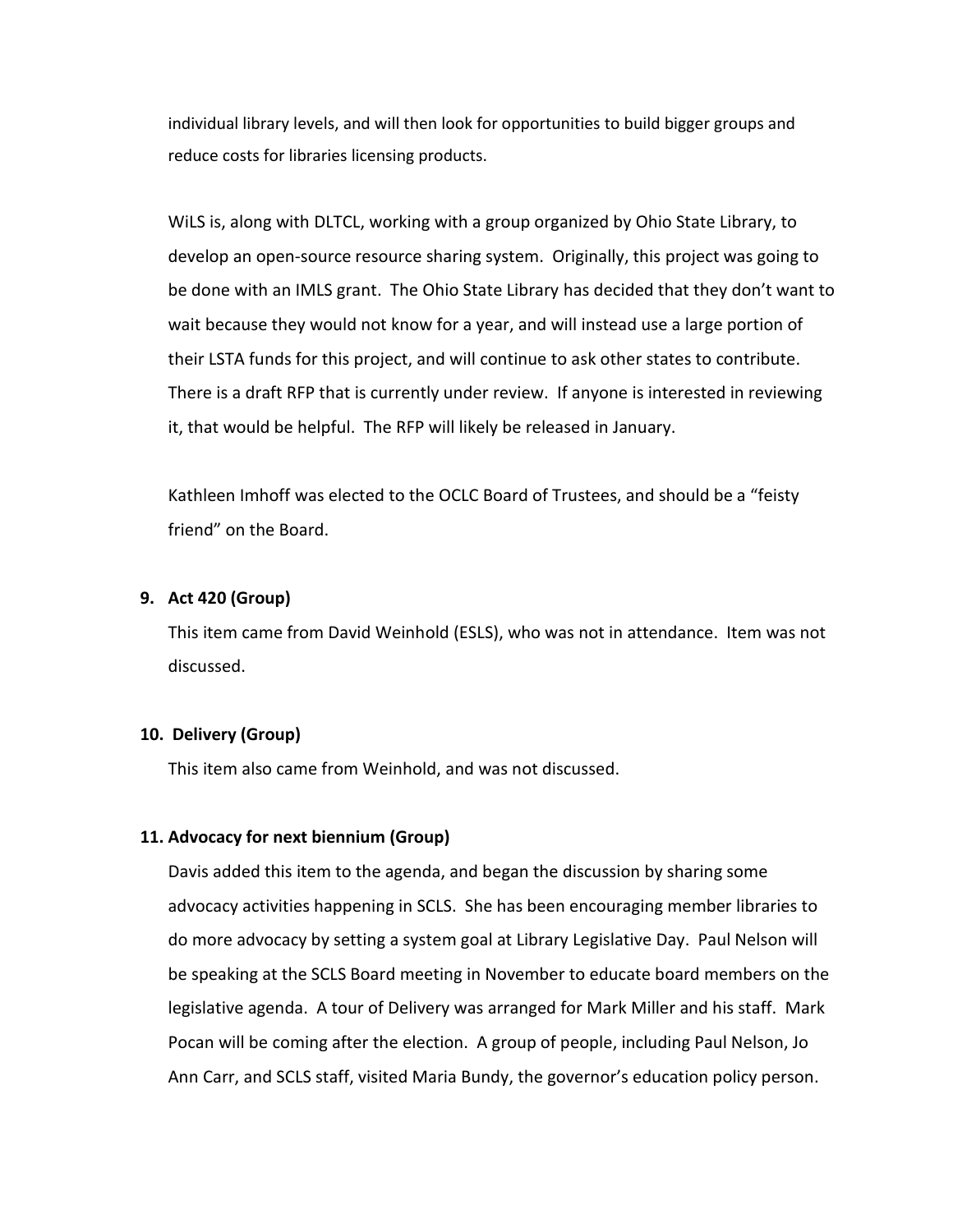Bundy indicated that it will be a tight biennium. Elizabeth Burmeister put ½ of the statewide delivery amount into her budget request. This item, along with higher system funding, has to be in the Governor's budget to be part of the final budget. Now is the time to encourage people to contact the Governor and their legislators. SCLS has been encouraging citizens to makes these contacts, with the message being, "We value libraries. Keep them in mind in the next budget!". Davis urged other systems to encourage these same types of contacts.

Ross mentioned that SWLS did a "tell us your story" project last year, and took these stories to their legislators. There was an enormous response from people, and the legislators appreciated the project. Ross also mentioned that SWLS could make posters, if people were interested.

Arend mentioned that Winnefox had used the message created by Mark Ibach at SCLS. In Marquette County, users were interviews and a DVD was made about how important libraries are to them as part of the budget process. It was very effective. The video will be on the libraries' webpages soon. Arend will send a link to the video once it is available.

Davis mentioned that some citizens have copied us on what they sent to the Governor and legislators. 8 or 9 letters were sent in about 3 days. ALA has also put out a press release discussing the value of libraries and using libraries as economic stimulus engines. SCLS is sharing this press release with people, too. Hennen mentioned that the press release worked well, though the number suggested for library funding seemed pulled out of a hat.

Krumweide mentioned that in every packet for WLA, there will be a new piece on the economic impact study. The plan is to mail this piece to legislators and other leaders. There may be the possibility of printing more copies, if that would be useful.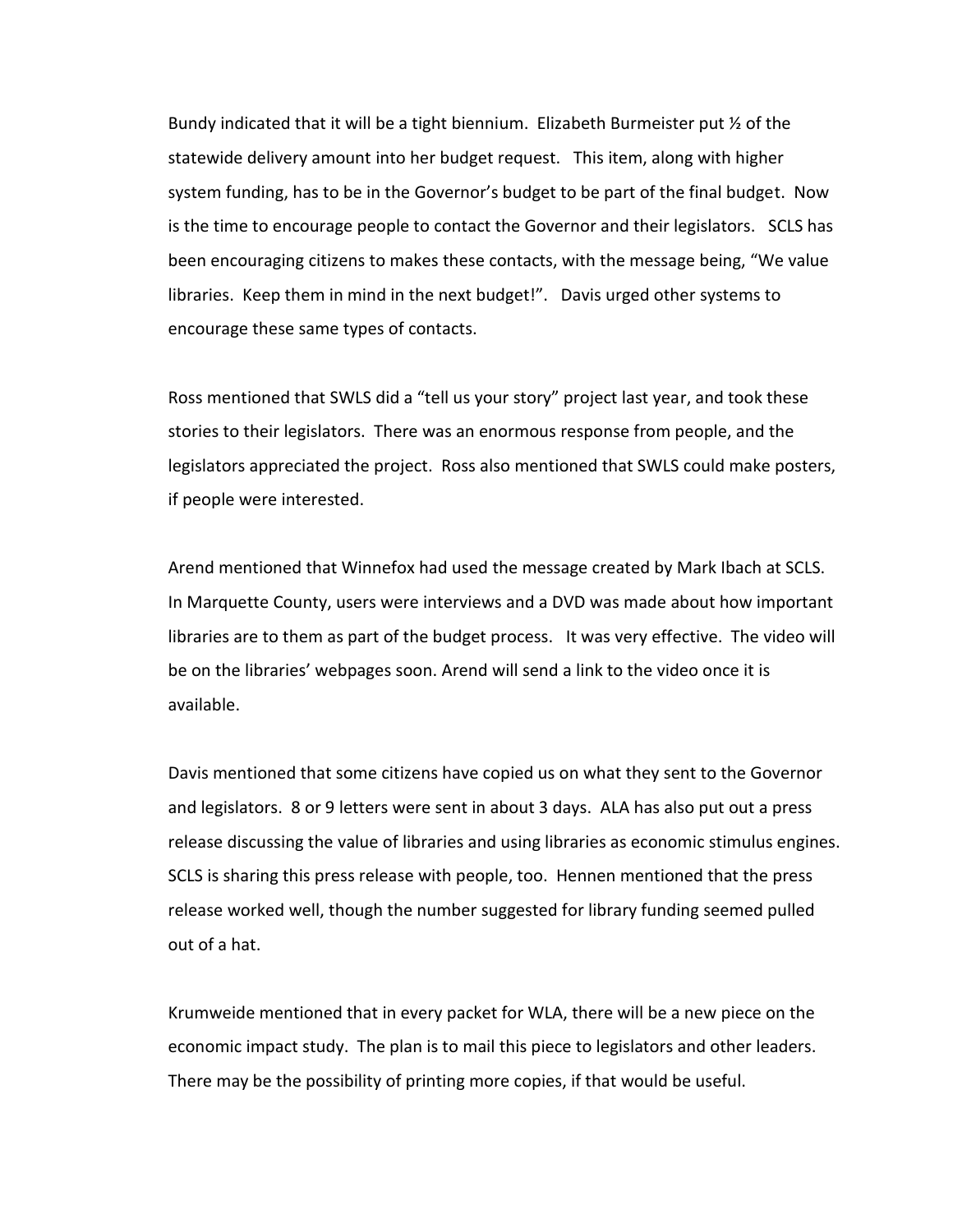Bellin asked if, since Burmeister is retiring, we have any indication on how her possible successor would feel toward library funding. Cross responded that he does not yet have a formal program, so nothing could be said yet.

MacPhail encouraged the "Librarian of the Year" (Bellin) to write letters, and consider TV spots or infomercials as possible advocacy tools.

### **12. Election of new SRLAAW chair (Group**)

In the past, there has been a nominating committee. However, nominations were accepted from the floor. Davis nominated Arend; Hafeman seconded the nomination. Burkhalter closed all nominations; Bellin seconded. Stainbrook moved to cast a unanimous ballot; MacPhail seconded. Arend is willing to serve as chair. The group expressed their overwhelming appreciation for the new chair.

### **13. DLTCL Reports**

Mike Cross distributed a handout describing the DPI budget request for the next biennium. A statutory review of Manitowoc-Calumet was triggered because 30% of libraries expressed dissatisfaction with the system. The review is a public record, and can be obtained from Cross.

Al Zimmerman reported that the annual report forms should be ready in December, but they will have the same problems as in past years. The real problem with the current collection mechanism is getting the data cleaned up once it is collected. The Division is taking a serious look at Baker and Taylor's data collection product. Zimmerman will mention this product to the LSTA Advisory Committee because the funds to pay for it will have to come from that committee.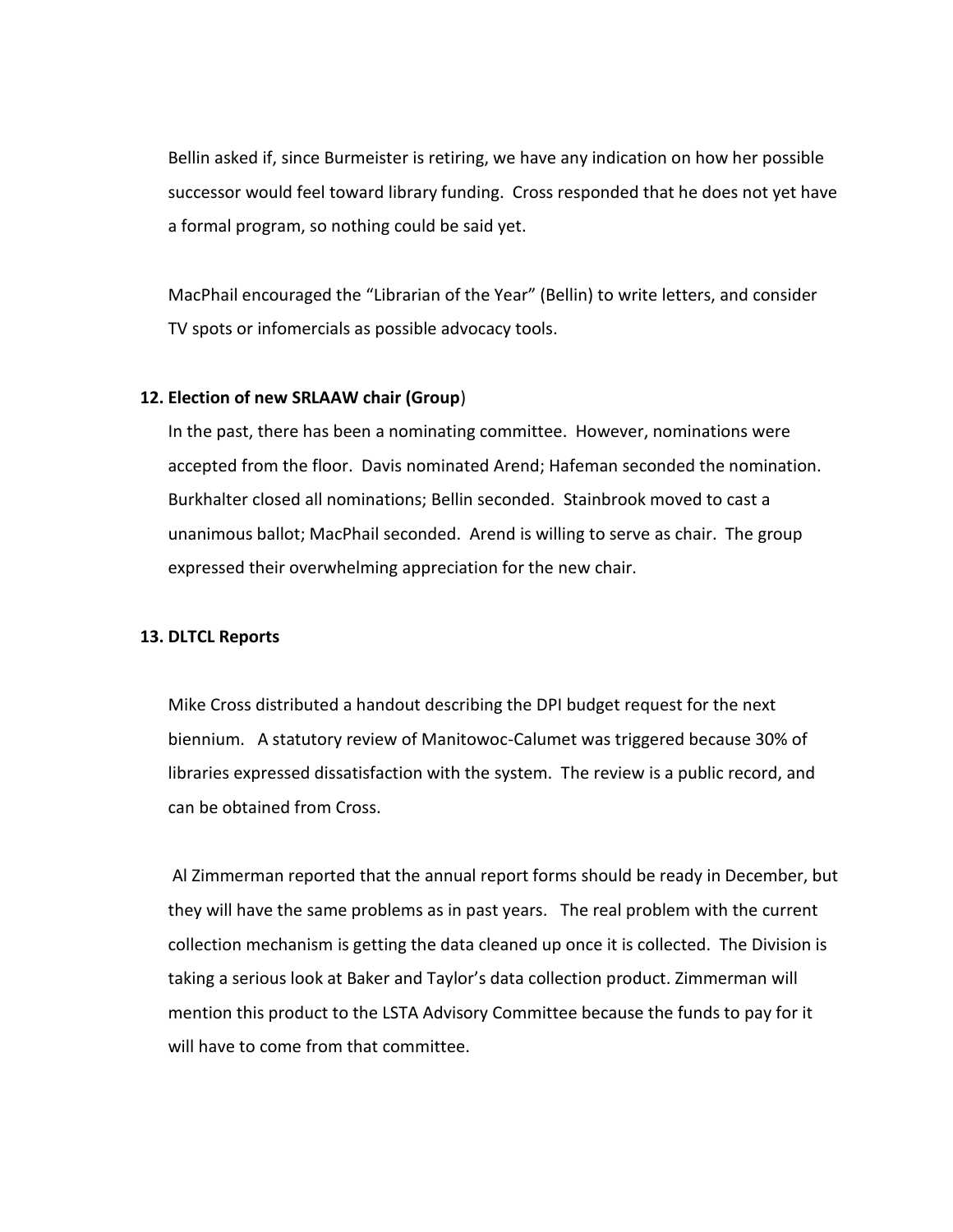Library system plans are going through the process. The biggest issue with the plans is "undesignated reserves" and the need for systems and public libraries to designate these funds. The DPI auditor discussed this issue at the system meeting, and she does the reviews of the system audits. Cross mentioned that having large amounts of money sitting undesignated is an advocacy concern, since it looks like the systems do not need more if there are large amounts sitting there. Hafeman asked, "If a system or library has a plan for undesignated reserve, and the board approves the plan, does that make the funds designated?" Zimmerman stated that these funds would be designated once an auditor looks at it. Having a contingency is acceptable, and this issue does not apply to contingency funds. The issue is with large amounts of funds collected for a specific purpose, such as an ILS migration, and not designated as such. The purpose must be firm and clearly stated. Dimick mentioned that her municipality has asked that the library have 5% of the current levee in a contingency fund, which is "undesignated" but is for contingency.

Bob Bocher reported on the Gates Grant process. By the end of the year, all eligible libraries must run TechAtlas, which will give the Gates Foundation information on what computers are eligible for replacement. Some systems are running the tool for the libraries and others are not. For systems where the individual libraries are running the tool, the libraries have received their login information. For systems where the system is doing the work, systems should let the libraries know the system will be doing this. There are webinars available on TechAtlas, and attending a session before using the program is recommended. Gilderson-Duwe asked about what would qualify a computer for replacement: is it based on age of the computer? Bocher stated that a secret formula determines how many public access machines a library should have based on population and percentage in poverty. If a library has more public access computers than the Gates Foundation thinks it should have, the library will not get any replacement computers. The number of computers each eligible library will be eligible for will be determined by March. The Gates Foundation has not given Bocher a definitive answer on allowing system funds as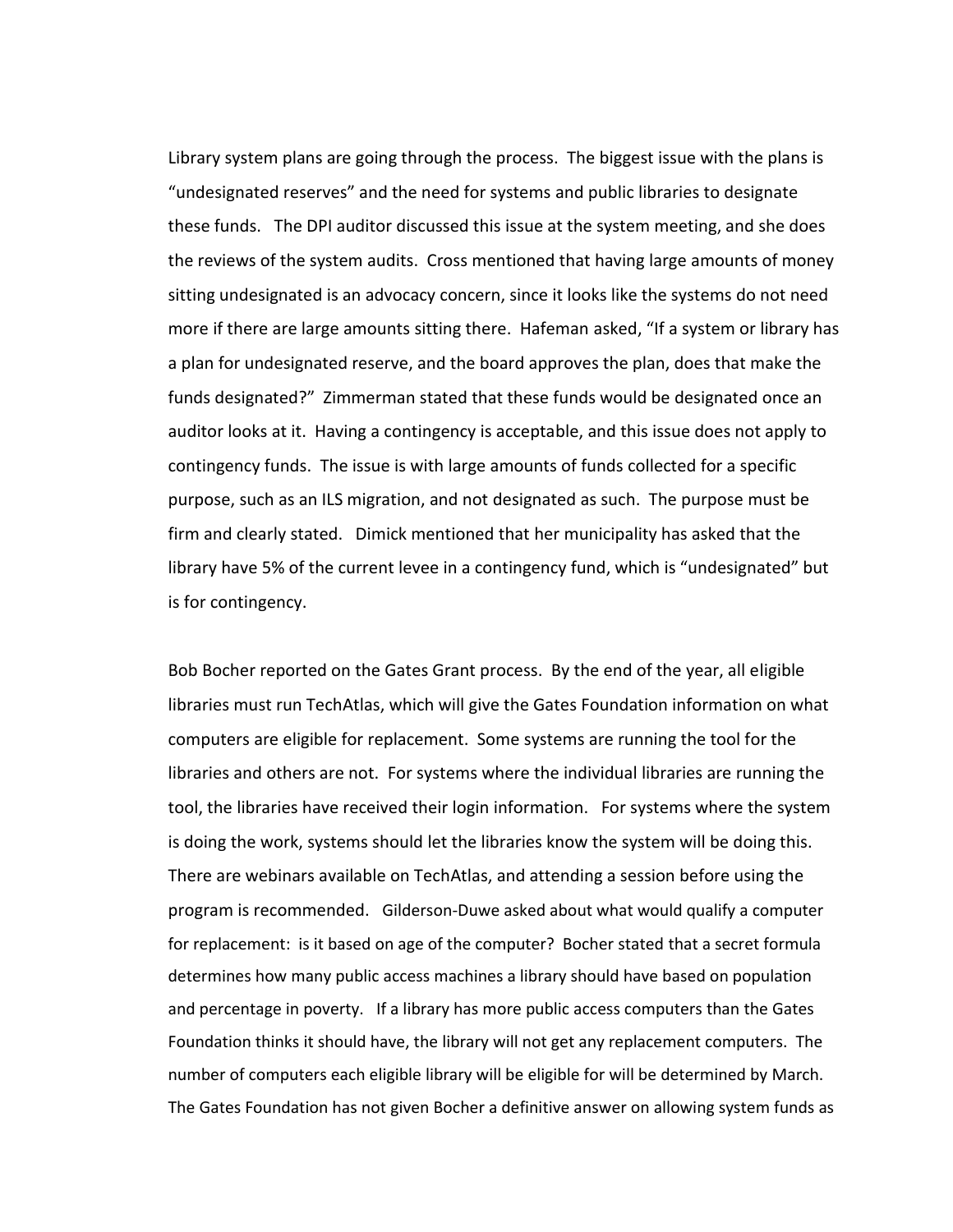the in-kind match for the replacement computers, but he does not think they are going to allow this source of match.

Cross mentioned that this grant could be viewed as an opportunity to leverage local money as the matching funds. If libraries qualify, they will have to come up with X number of dollars. The grant is about advocacy, and getting local matching funds, and using system funds is circumventing the purpose. Gilderson-Duwe stated that he did not think it was circumventing the purpose. Winnefox has decided not to participate in the Gates Foundation Grant. They are rejecting the red tape, but may do something within the system to provide the libraries with the same benefits. Bocher stated that all of us are concerned about sustainability, but if sustainability can be achieved from the system level, shouldn't that be an option? Why should the Gates Foundation decide this? Polodna stated that this grant is a continuing example of how poorly Gates Foundation programs work in Wisconsin. Sustainability is much less of a concern here because of the level of support and the systems, and there are too many hoops to jump through for the Gates funding. Gingery stated that systems have different models. In Milwaukee, the philosophy is that the computers are the libraries' responsibilities. The system does not have money to pay for computers, but even the wealthy communities may not be replacing computers. The Gates Grant, with the idea of sustainability, develops a more long-term commitment and educates these communities. Morrill stated that libraries that received the first round of Gates Grants, and took the responsibility of replacement seriously are now being punished. Those libraries have already replaced their original Gates computers, and therefore won't be eligible for any funding this round. If they hadn't done what they were supposed to do, they would be eligible.

Bocher mentioned that Gates is now doing broadband sustainability grants. The Foundation is trying to determine how much bandwidth libraries have, which is not an easy process. They have identified 18 states to give money to in the first round, but Wisconsin is not one of them. They may eventually roll the program out to all 50 states.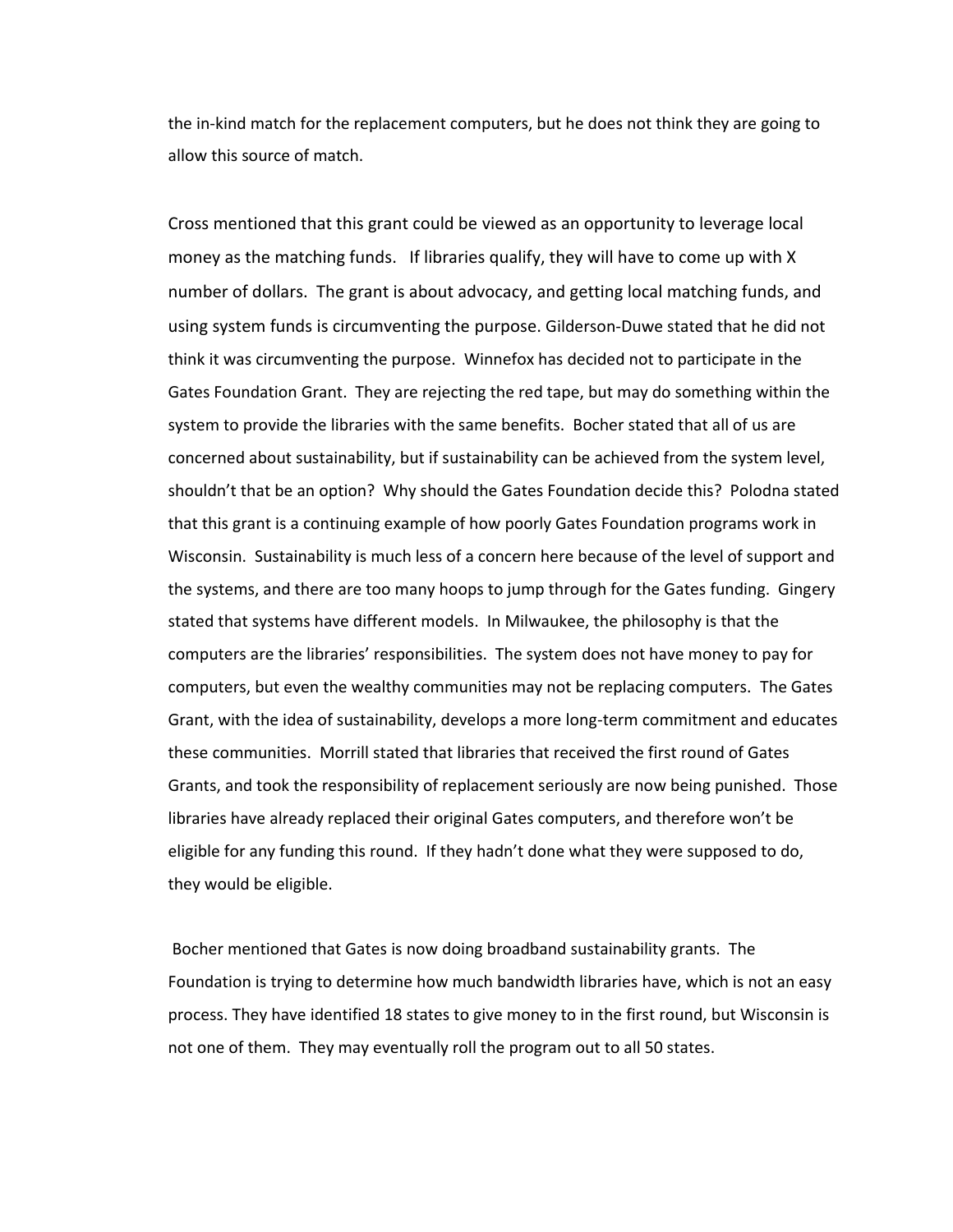The group discussed the WebJunction presentation. Bocher mentioned that only \$3000 out of \$20000 in courses purchased with the Rural Sustainability Grant were used in six months. It appears that library staff do not have time to do these courses. There was money left at the end of the Rural Sustainability Grant, and Gates actually took the money back rather than allowing us to use it for WebJunction, which was extremely frustrating. Polodna asked if DLTCL had a vision of how the state program for WebJunction would work for us. Cross said that DLTCL is looking for feedback from SRLAAW. If the group is enthusiastic, DLTCL will work on a way to fund it. Polodna felt that Wimba would be interesting, but the statewide version of WebJunction doesn't give us much access to that tool. Davis mentioned that the current state certification courses are pricey, and wondered if at some point certification could be fulfilled by something outside of the current sequence of courses (like the ALA courses in WebJunction). Howe mentioned that the certification courses from ALA are directed at MLS librarians who want training beyond library school, not at Grades II and III library directors. Hennen wondered about WebJunction's business plan and their ability to be self-sustaining by 2012. Cross shared that the LSTA budget for 2009 is already budgeted, and that WebJunction would not be considered until 2010 at the earliest. Hafeman clarified the pricing model: \$45,000 for the state plus \$2200 per system for Wimba, which adds up to over \$80,000 per year. Howe clarified that only the system headquarters would be able to use Wimba. Individual libraries would have to buy it separately. Krumwiede suggested that there are a lot of web conferencing packages out there, and wondered if Wimba is worth this amount of money. Howe stated that Wimba is more tested and stable than OPAL, but also confirmed that there are lots of products out there for this purpose. Krumwiede shared that OWLS has been using GoToMeeting, and is looking at GoToWebinar. GoToMeeting is \$50/month. Drew mentioned that Reference and Loan uses WisLine Web, and suggested that the university might be able to cut the systems a deal on that product. Howe expressed concern with WisLine because it doesn't allow interaction, and it is difficult to use for web presentations. OPAL is also not easy to use for web meetings because the